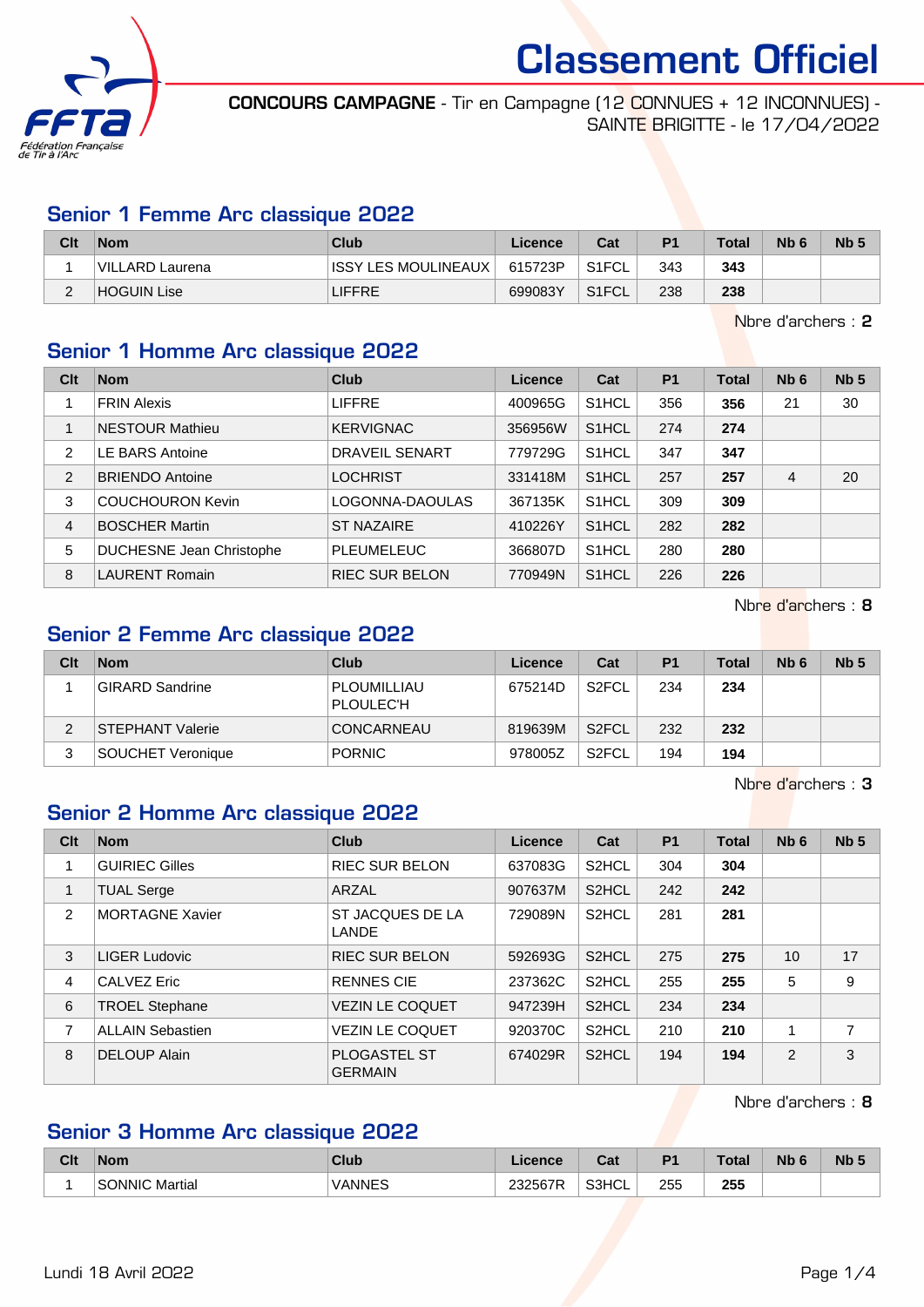

CONCOURS CAMPAGNE - Tir en Campagne (12 CONNUES + 12 INCONNUES) - SAINTE BRIGITTE - le 17/04/2022

### Senior 3 Homme Arc classique 2022 (Suite)

| Clt    | <b>Nom</b>      | Club              | Licence | Cat     | P <sub>1</sub> | <b>Total</b> | N <sub>b</sub> 6 | Nb <sub>5</sub> |
|--------|-----------------|-------------------|---------|---------|----------------|--------------|------------------|-----------------|
| ົ<br>৴ | PICOT Michel    | ARZAL             | 974506W | ' S3HCL | 213            | 213          |                  |                 |
| 3      | GUILLOU Georges | <b>CONCARNEAU</b> | 014701E | S3HCL   | 207            | 207          |                  |                 |
| າ<br>ن | GRAVELLE Alain  | <b>LOCHRIST</b>   | 371350S | S3HCL   | 200            | 200          |                  |                 |

Nbre d'archers : 4

### Pro-first1

| Clt | <b>Nom</b>            | Club           | Licence | Cat | P <sub>1</sub> | <b>Total</b> | N <sub>b</sub> <sub>6</sub> | Nb <sub>5</sub> |
|-----|-----------------------|----------------|---------|-----|----------------|--------------|-----------------------------|-----------------|
|     | KRAMP LEopold         | RIEC SUR BELON | 975060Y | M   | 292            | 292          | 10                          | 16              |
|     | <b>BOTREL Olivier</b> | CONCARNEAU     | 968936S | S3  | 226            | 226          |                             |                 |

Nbre d'archers : 2

#### Senior 1 Femme Arc à poulies 2022

| Clt | <b>Nom</b>                    | Club     | Licence | $R_{\rm eff}$<br>ual | D <sub>4</sub> | Total | <b>Nb</b> | N <sub>b</sub> 5 |
|-----|-------------------------------|----------|---------|----------------------|----------------|-------|-----------|------------------|
|     | ' EUX Mylene<br>ו⊐דו ור<br>BO | ╲∟<br>ы. | 764606L | 0.150<br>UU<br>ا ۱ ب | 382            | 382   |           |                  |

Nbre d'archers : 1

## Senior 1 Homme Arc à poulies 2022

| Clt | <b>Nom</b>            | Club                   | Licence | Cat                | P <sub>1</sub> | <b>Total</b> | N <sub>b</sub> 6 | Nb <sub>5</sub> |
|-----|-----------------------|------------------------|---------|--------------------|----------------|--------------|------------------|-----------------|
|     | ANGOT Corentin        | <b>RENNES CIE</b>      | 722563V | S <sub>1</sub> HCO | 405            | 405          |                  |                 |
| 2   | <b>BRISSON Pierre</b> | <b>LIFFRE</b>          | 599750C | S <sub>1</sub> HCO | 402            | 402          | 45               | 24              |
| 3   | <b>DIEVAL Etienne</b> | <b>PLEUMELEUC</b>      | 271892K | S <sub>1</sub> HCO | 374            | 374          |                  |                 |
| 4   | <b>LEBRE Anthony</b>  | <b>RIEC SUR BELON</b>  | 748447E | S <sub>1</sub> HCO | 357            | 357          |                  |                 |
| 5   | DELOUP Alexandre      | <b>VEZIN LE COQUET</b> | 615426S | S <sub>1</sub> HCO | 328            | 328          |                  |                 |

Nbre d'archers : 5

#### Senior 2 Femme Arc à poulies 2022

| Clt | <b>Nom</b>         | <b>Club</b> | Licence | <b>Table</b><br>⊍ou | D <sub>1</sub> | Total | <b>N<sub>b</sub></b> | N <sub>b</sub> 5 |
|-----|--------------------|-------------|---------|---------------------|----------------|-------|----------------------|------------------|
|     | EVENO<br>Ghislaine | VANNES      | 723622W | S2FCC<br>◡◡         | 346            | 346   |                      |                  |

Nbre d'archers : 1

## Senior 2 Homme Arc à poulies 2022

| Clt            | <b>Nom</b>             | <b>Club</b>                     | Licence | Cat                            | P <sub>1</sub> | <b>Total</b> | Nb <sub>6</sub> | Nb <sub>5</sub> |
|----------------|------------------------|---------------------------------|---------|--------------------------------|----------------|--------------|-----------------|-----------------|
|                | <b>LAFAYE Thomas</b>   | <b>PLOURIN LES MORLAIX</b>      | 356743P | S <sub>2</sub> H <sub>CO</sub> | 359            | 359          |                 |                 |
|                | <b>HOELLARD Eric</b>   | <b>JOSSELIN</b>                 | 883317C | S <sub>2</sub> HCO             | 341            | 341          |                 |                 |
| $\overline{2}$ | <b>HALLEZ Frederic</b> | <b>LIFFRE</b>                   | 788532A | S <sub>2</sub> H <sub>CO</sub> | 357            | 357          |                 |                 |
| 2              | DI LIEGRO Fabrice      | <b>VANNES</b>                   | 690549X | S <sub>2</sub> HCO             | 312            | 312          |                 |                 |
| 3              | <b>GIRARD Philippe</b> | PLOUMILLIAU<br><b>PLOULEC'H</b> | 741533P | S <sub>2</sub> H <sub>CO</sub> | 350            | 350          |                 |                 |
| 4              | <b>LOIRAT Thierry</b>  | <b>PORNIC</b>                   | 863592M | S <sub>2</sub> HCO             | 342            | 342          |                 |                 |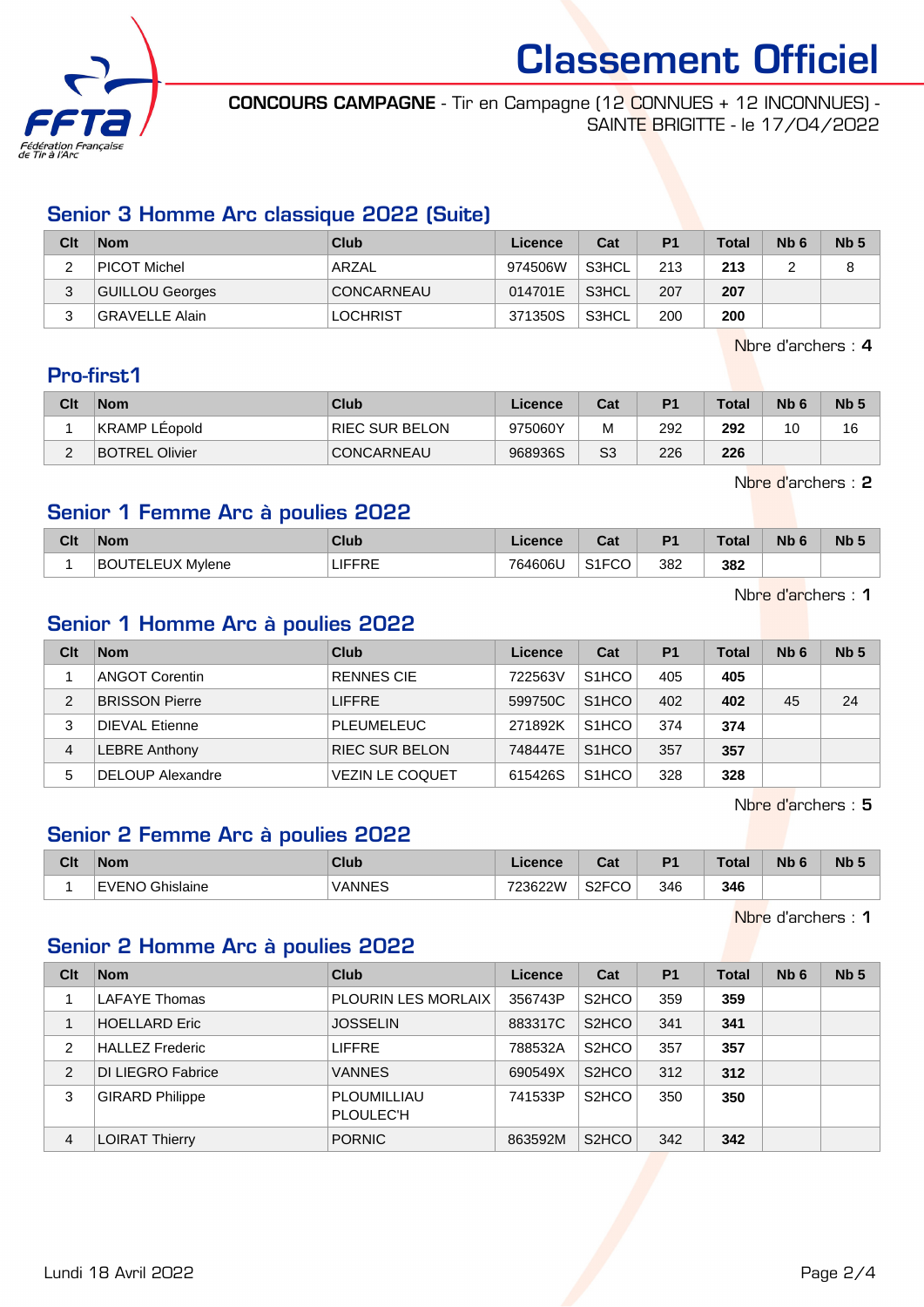

CONCOURS CAMPAGNE - Tir en Campagne (12 CONNUES + 12 INCONNUES) - SAINTE BRIGITTE - le 17/04/2022

#### Senior 2 Homme Arc à poulies 2022 (Suite)

| Clt | <b>Nom</b>      | Club   | Licence | Cat                | P <sub>1</sub> | <b>Total</b> | Nb <sub>6</sub> | N <sub>b</sub> 5 |
|-----|-----------------|--------|---------|--------------------|----------------|--------------|-----------------|------------------|
|     | DIEVAL Francois | LAILLE | 255356L | S <sub>2</sub> HCO | 304            | 304          |                 |                  |
|     | HERVE Florian   | LAVAL  | 610484V | S <sub>2</sub> HCO | 288            | 288          |                 |                  |

Nbre d'archers : 8

## Senior 3 Homme Arc à poulies 2022

| Clt | <b>Nom</b>            | Club                       | Licence | Cat   | P <sub>1</sub> | <b>Total</b> | Nb <sub>6</sub> | Nb <sub>5</sub> |
|-----|-----------------------|----------------------------|---------|-------|----------------|--------------|-----------------|-----------------|
|     | <b>GUILY Robert</b>   | <b>RIEC SUR BELON</b>      | 379863V | S3HCO | 373            | 373          | 31              | 25              |
| 2   | <b>BAUDRY Andre</b>   | <b>VIARMES</b>             | 012012G | S3HCO | 338            | 338          | 15              | 21              |
| 3   | <b>GINEAU Patrick</b> | <b>PORNIC</b>              | 833767U | S3HCO | 313            | 313          | 11              | 19              |
| 4   | <b>AUBERT Marc</b>    | <b>PLOURIN LES MORLAIX</b> | 012423D | S3HCO | 277            | 277          |                 |                 |
| 5   | LE BERRE Jean Claude  | <b>RIEC SUR BELON</b>      | 326881F | S3HCO | 260            | 260          |                 |                 |

Nbre d'archers : 5

## Senior 1 Homme Bare Bow 2022

| Clt | <b>Nom</b>                 | Club                       | Licence | Cat                             | P <sub>1</sub> | <b>Total</b> | Nb <sub>6</sub> | Nb <sub>5</sub> |
|-----|----------------------------|----------------------------|---------|---------------------------------|----------------|--------------|-----------------|-----------------|
|     | <b>CREVOISIER Felicien</b> | <b>PLOURIN LES MORLAIX</b> | 746649A | S <sub>1</sub> H <sub>B</sub> B | 342            | 342          |                 |                 |
|     | <b>BAUDIC Yoan</b>         | <b>CLEGUEREC</b>           | 700560D | S <sub>1</sub> H <sub>BB</sub>  | 237            | 237          |                 |                 |
|     | <b>BERTIN Kevin</b>        | <b>RENNES CIE</b>          | 887578J | S <sub>1</sub> H <sub>B</sub> B | 253            | 253          |                 |                 |
| 3   | <b>FERDONNET Gwenael</b>   | <b>PLEUMELEUC</b>          | 423940E | S <sub>1</sub> H <sub>BB</sub>  | 246            | 246          |                 |                 |
| 4   | <b>PRESSE Cedric</b>       | <b>VEZIN LE COQUET</b>     | 331406Z | S <sub>2</sub> HBB              | 243            | 243          |                 |                 |

Nbre d'archers : 5

#### Senior 2 Femme Bare Bow 2022

| Clt | <b>Nom</b>                     | Club   | Licence | Cat                | P <sub>1</sub> | Total | Nb <sub>6</sub> | N <sub>b</sub> <sub>5</sub> |
|-----|--------------------------------|--------|---------|--------------------|----------------|-------|-----------------|-----------------------------|
|     | RICHARD Noemie                 | LIFFRE | 800219D | S <sub>2</sub> FBB | 269            | 269   | 10              |                             |
| -   | <b>CREVOISIER Marie-Elvina</b> | MOREZ  | 759049D | S <sub>2</sub> FBB | 176            | 176   |                 |                             |

Nbre d'archers : 2

#### Senior 2 Homme Bare Bow 2022

| Clt            | <b>Nom</b>              | Club                                  | Licence | Cat                | P <sub>1</sub> | Total | Nb <sub>6</sub> | Nb <sub>5</sub> |
|----------------|-------------------------|---------------------------------------|---------|--------------------|----------------|-------|-----------------|-----------------|
|                | LE RAY Philippe         | <b>VANNES</b>                         | 884438W | S <sub>2</sub> HBB | 266            | 266   |                 | 15              |
| $\overline{2}$ | LOUBOUTIN Jean-Marie    | <b>PLOGASTEL ST</b><br><b>GERMAIN</b> | 829780K | S <sub>2</sub> HBB | 263            | 263   |                 |                 |
| 2              | <b>HRYCENKO Nicolas</b> | <b>VANNES</b>                         | 911669V | S <sub>2</sub> HBB | 257            | 257   | 2               | 13              |
| 3              | <b>JUIN Andre</b>       | <b>LAILLE</b>                         | 343175S | S <sub>2</sub> HBB | 261            | 261   | 5               | 12              |
| 3              | <b>DESTANDAU Lee</b>    | <b>KERVIGNAC</b>                      | 779365L | S <sub>2</sub> HBB | 205            | 205   |                 |                 |
| 5              | <b>BONDER Claude</b>    | <b>RIEC SUR BELON</b>                 | 598057M | S <sub>2</sub> HBB | 229            | 229   |                 |                 |